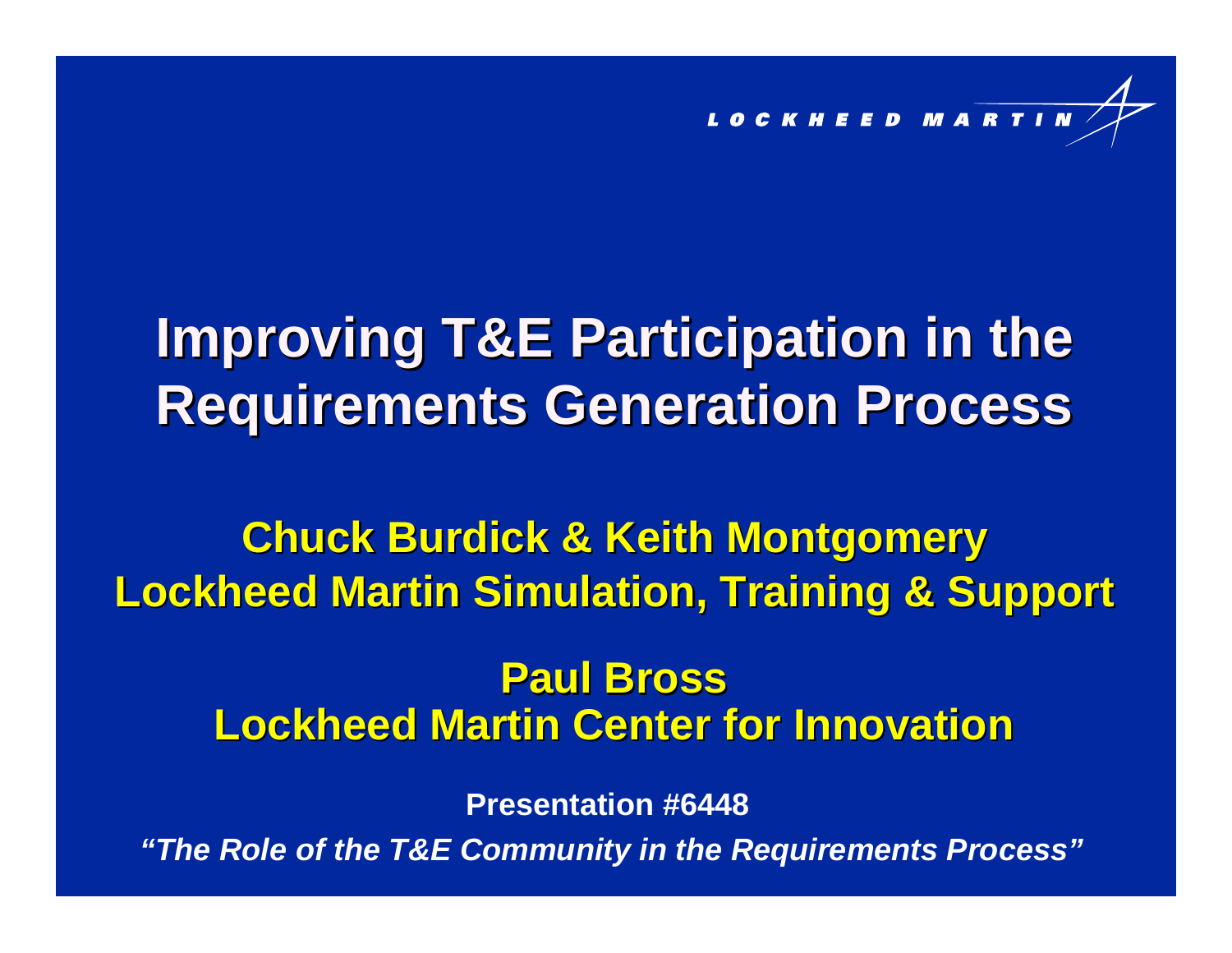LOCKHEED MARTI

### **Requirements Generation Requirements Generation**

- **The Government regularly conducts analysis The Government regularly conducts analysis**  to determine requirements, select system **capability parameters, perform cost-benefit** trade-offs, etc.
	- $\mathcal{L}_{\mathcal{A}}$ - Analysis is a critical element in providing capable, **cost effective solutions suitable to requirements cost effective solutions suitable to requirements**
- **To support this analysis, the analytical To support this analysis, the analytical community maintains several models and simulations of future warfighting threats and simulations of future warfighting threats and capabilities capabilities**
	- $\mathcal{L}_{\mathcal{A}}$ **Most studies are tied to legacy Service models Most studies are tied to legacy Service models**
	- -**Threat and System data sets are updated regularly Threat and System data sets are updated regularly**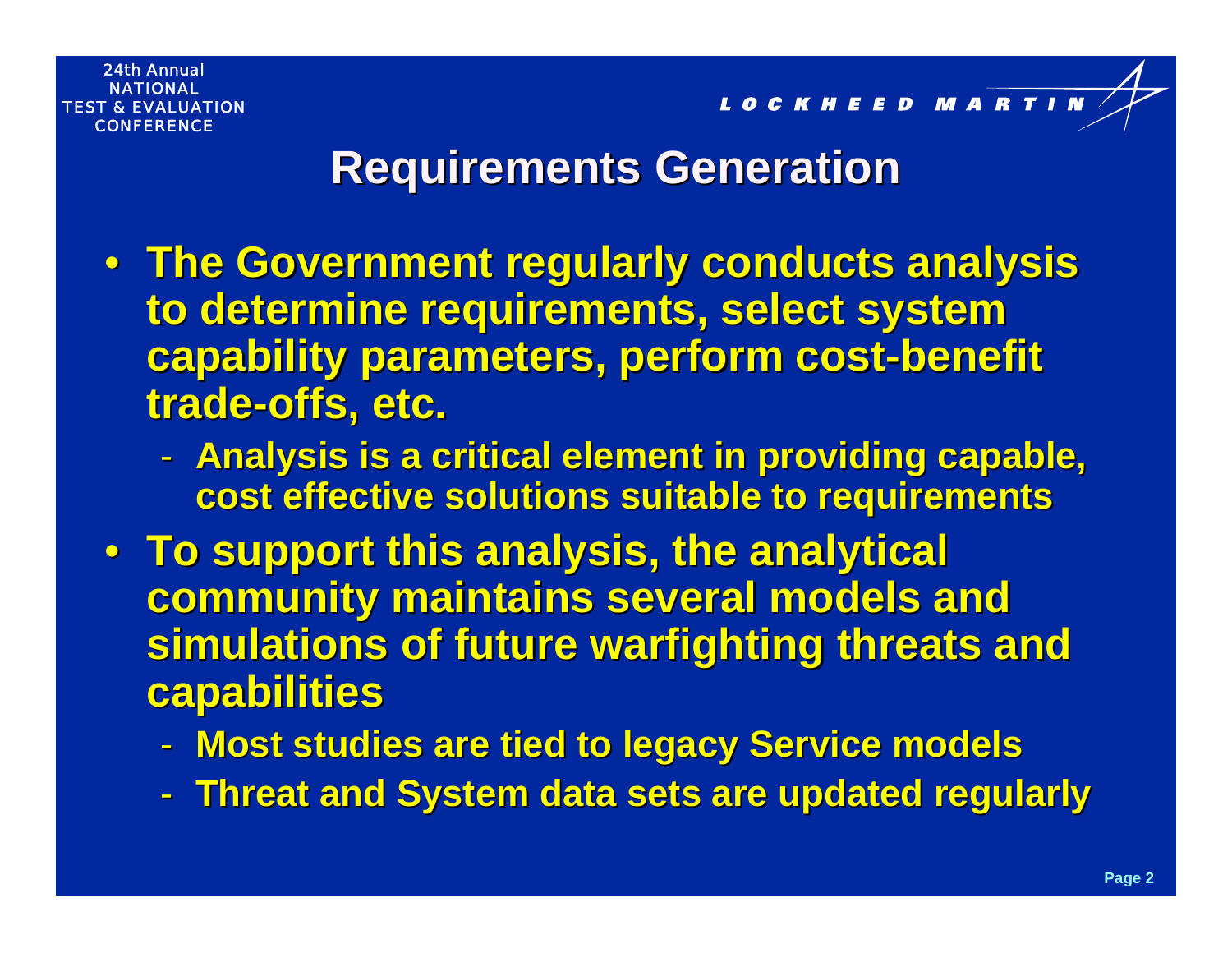LOCKHEED MART

### **Requirements Analysis & Simulation Requirements Analysis & Simulation**

- Typically, for an OSD sponsored study of capabilities, each<br>Service or major DoD Agency provides one or more<br>simulations of preference. For example:
	- **Thunder/STORM for the Air Force, Thunder/STORM for the Air Force, - COSMOS/SEAS for Intel COSMOS/SEAS for Intel**
	-
	- JICM for the Army
	- **EADSIM for Missile Defense EADSIM for Missile Defense**
- 
- **ITEM for the Navy, ITEM for the Navy, - ELIST for Logistics ELIST for Logistics**
	- **MIDAS for Strategic Lift**
	- **- Pythagoras for SOF Pythagoras for SOF**
- These simulations are readily available, but obtaining the data for representing friendly forces, threat forces, and the<br>situation 10 or 20 years out for each of the models has<br>been a challenge
- To address this, the OSD Analytical Community\* has developed the Analytical Agenda, a collaborative analytical<br>framework, to examine Defense Strategy and Capabilities<br>requirements along with a common source of credible<br>data, the Joint Data Support (JDS) Office
- **\* Office of the Sec of Def (Policy), JCS J8, and OSD PA&E**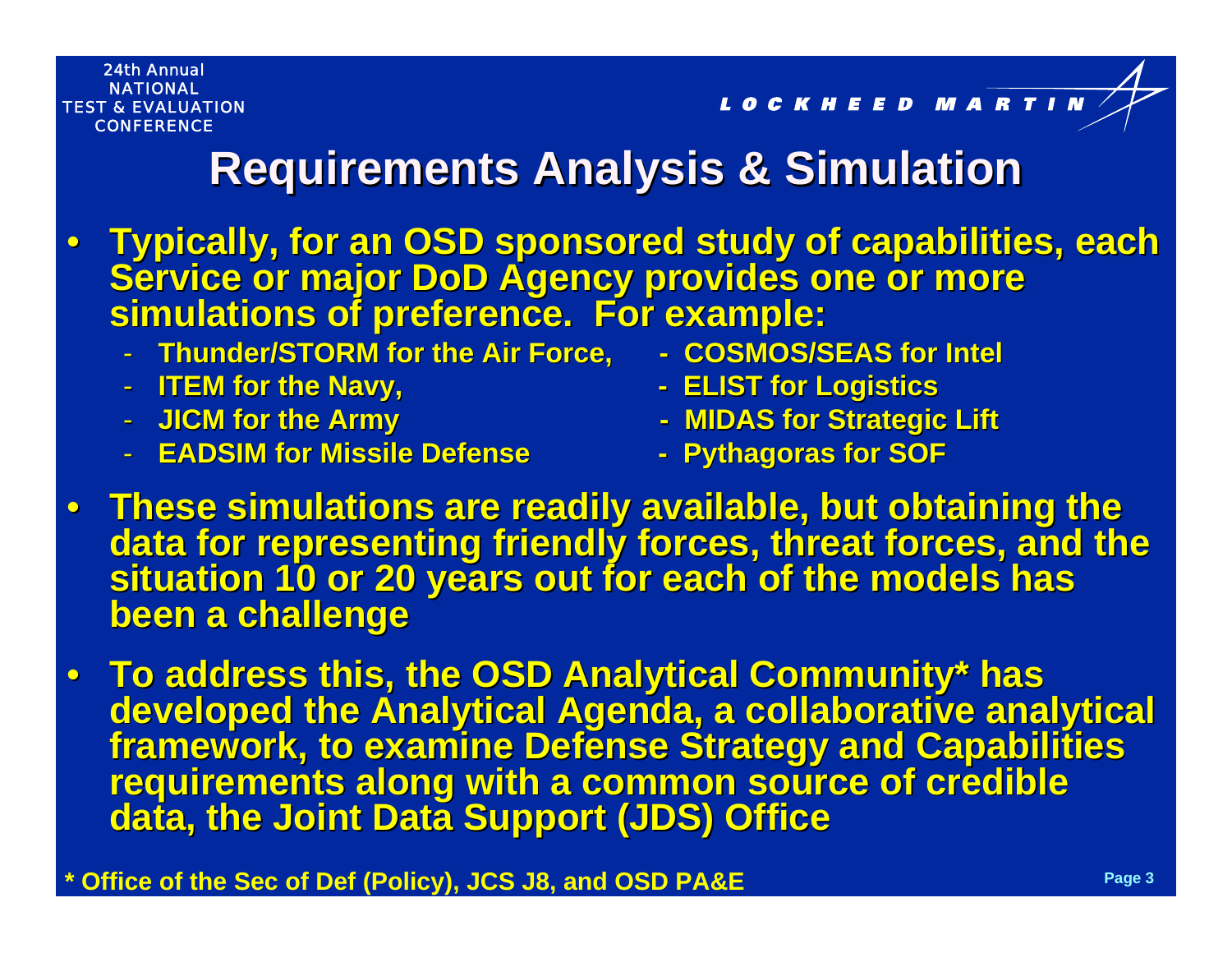LOCKHEED MARTIN

## **Analytical Agenda Tenets Analytical Agenda Tenets**

### • Make analyses more effective and relevant for **decision decision-making**

- Focus debate on assumptions and issues
- Help synchronize strategic planning activities throughout DoD

### • **Provide a common starting point for joint analyses Provide a common starting point for joint analyses**

- Scenarios characterize the range of defense challenges
- Future joint warfighting CONOPS are developed/examined
- Analytic assessments (baselines, data, and studies) are accessible and well documented

• **Support a collaborative, transparent, and continuously Support a collaborative, transparent, and continuously ongoing analytical process with the Services, COCOMS, Joint Staff, and OSD involved COCOMS, Joint Staff, and OSD involved**

- $\,$  Train and sustain a critical mass of analysts
- Managed by OSD Policy, Joint Staff, and PA&E

*Create a Common Simulation Environment for Planning, Programming, Acquisition, Testing, Experimentation, and Training*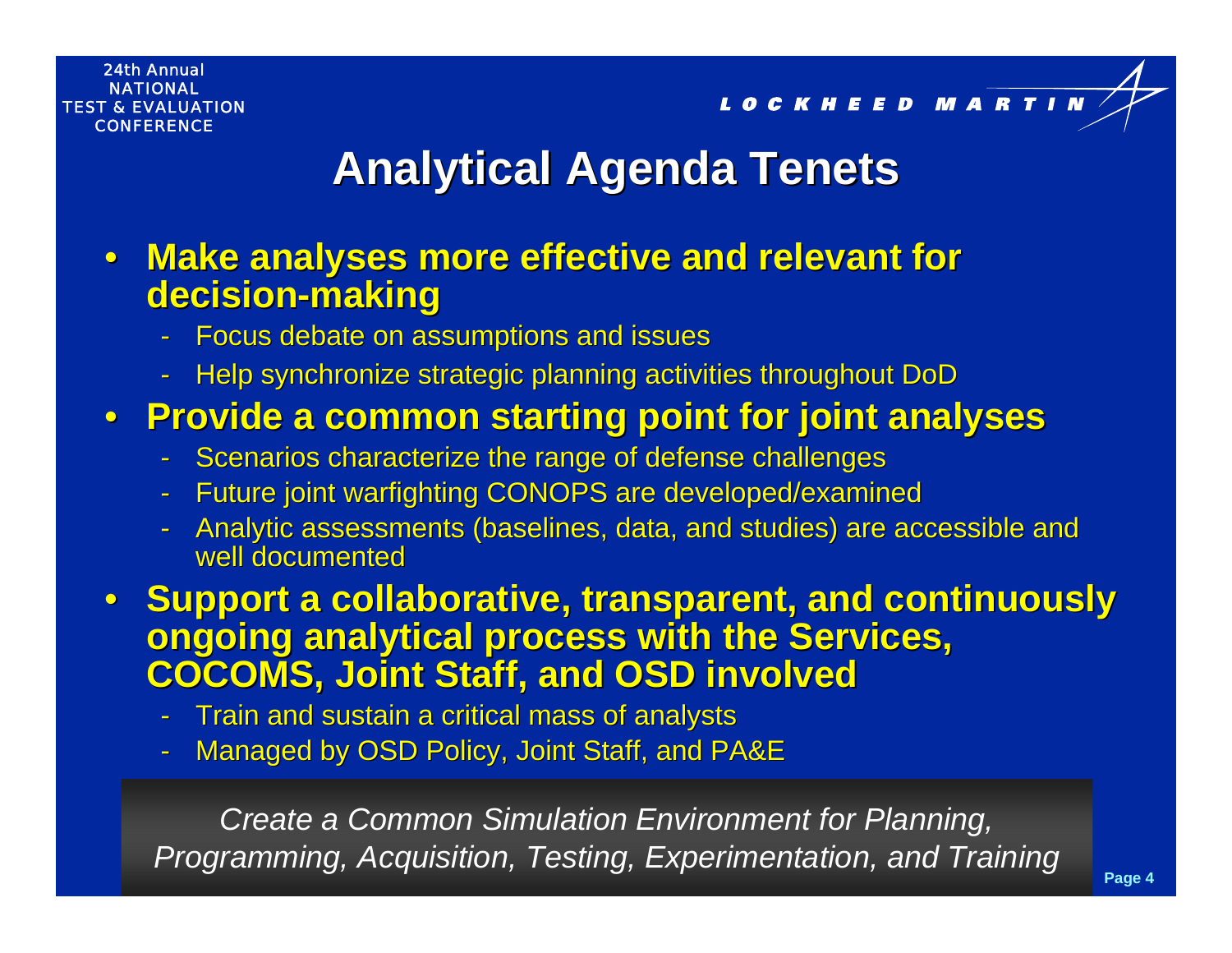LOCKHEED MARTIN

### **Analytical Baseline Process Analytical Baseline Process**

### **Current Year:**



**Future Year:**

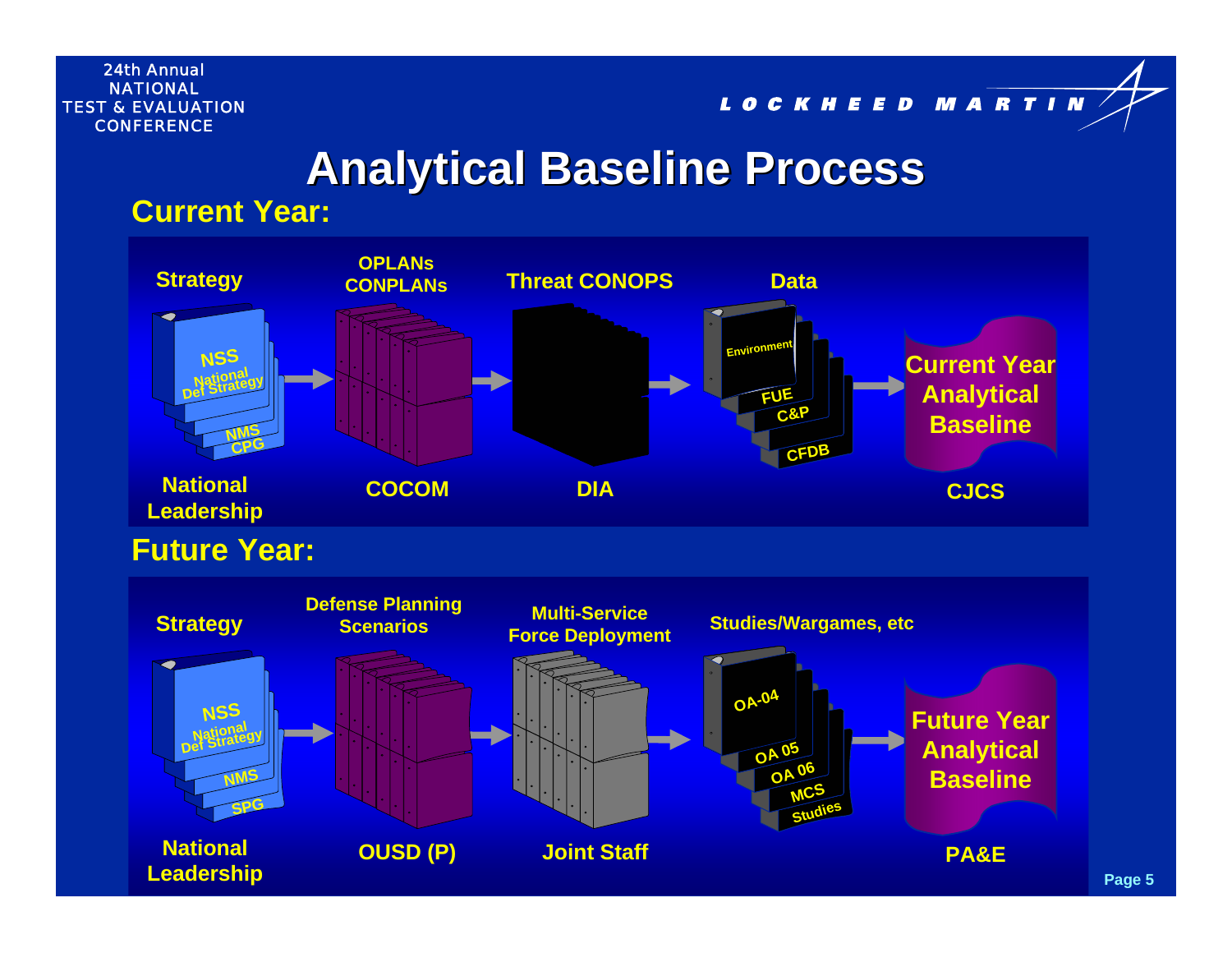LOCKHEED MARTIN

### **Conducting a Study with Multiple Models**

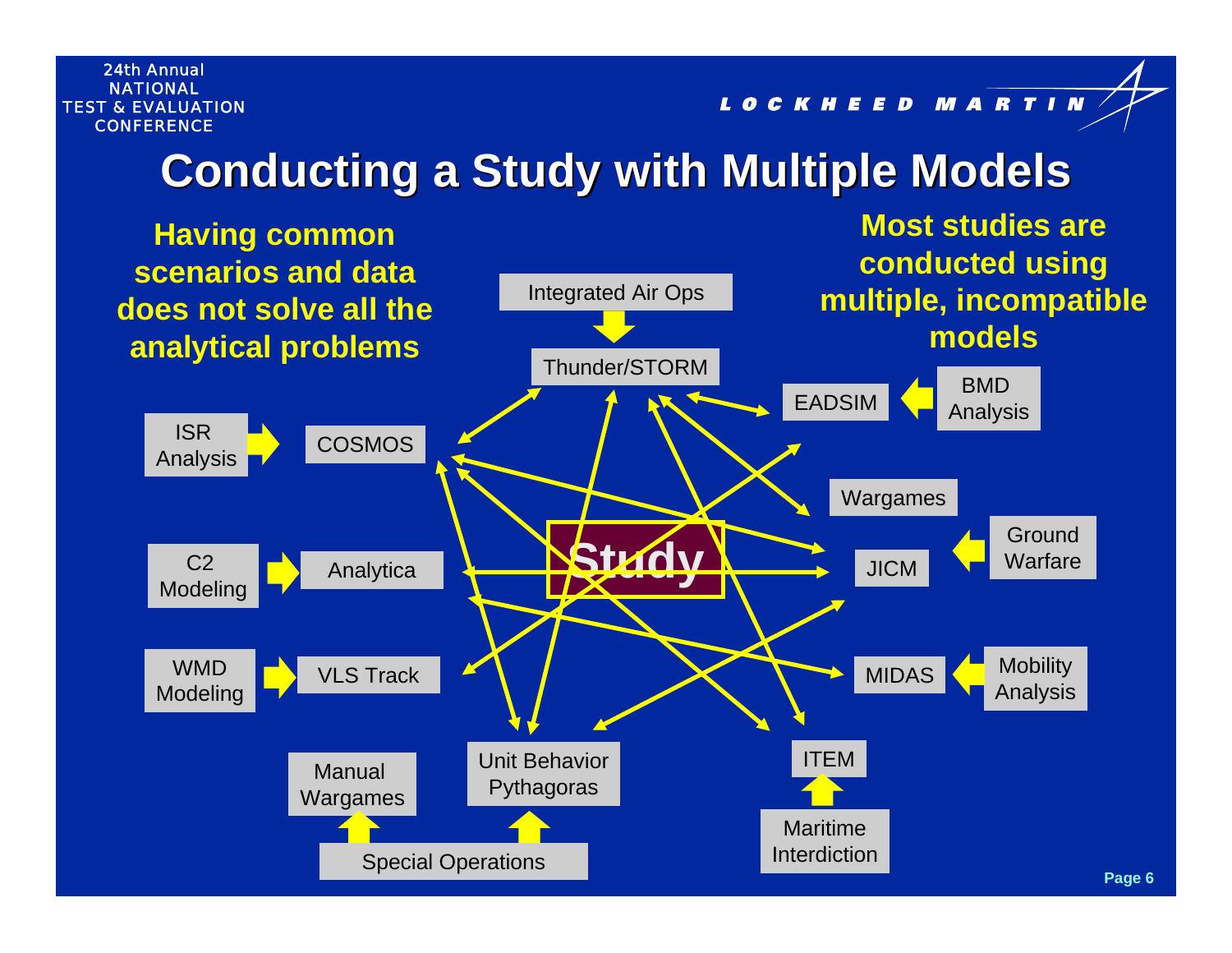LOCKHEED MARTIN

### **Analytic Community Models Analytic Community Models**



*C/Blue is Campaignlevel, M/Green is Mission-level, andE/Brown is Engagementlevel of detail*

> **Only one model currently stretches across the M&S Toolkit**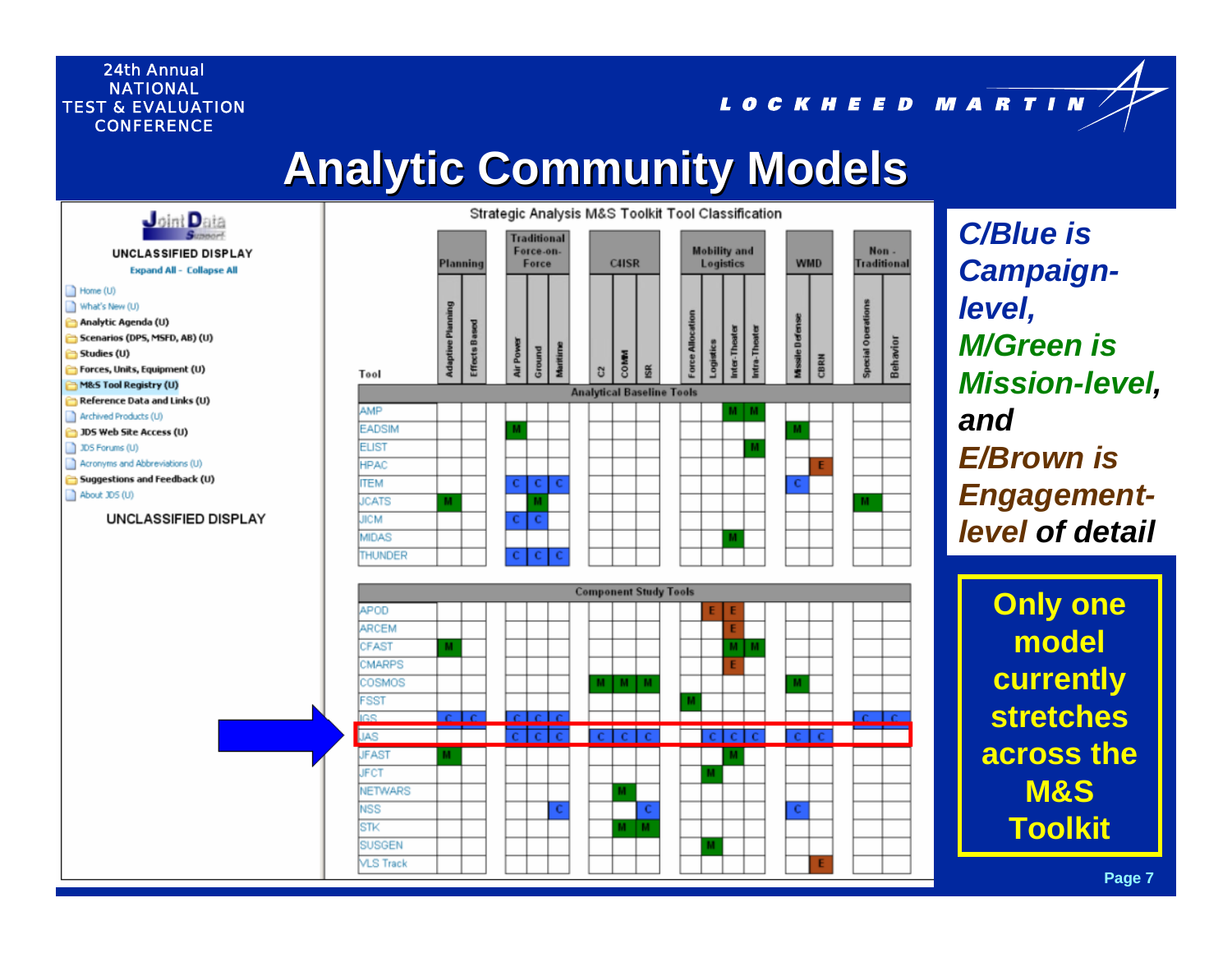#### LOCKHEED MARTIN

## **Alternative Analytical Modeling Methodology Alternative Analytical Modeling Methodology**

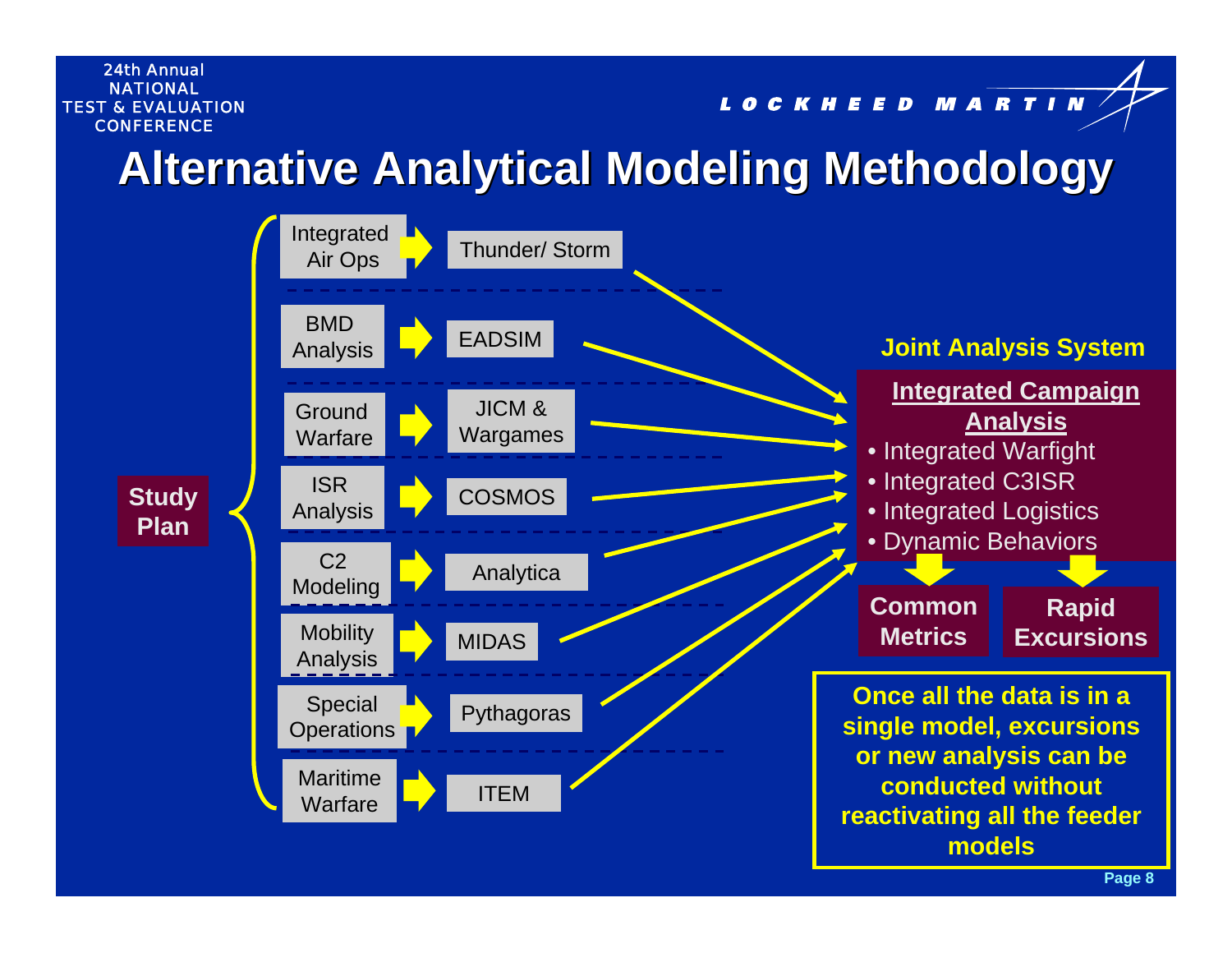LOCKHEED MARTIN

## **Integrated Joint Campaign Modeling Integrated Joint Campaign Modeling**

**Analysis Paradigm: All input** *integrated* **into a single, joint environment**



### **JAS Paradigm:**

**All CAPABILITY areas** *integrated* **in a single, operational environment**

**Basic Scenario Entities:** Forces (US Military, Allies, Neutrals, Adversaries, Terrorists, US Government & Host Nation, Civil Agencies, NGOs/PVOs, Populations) **Intelligence, Perception, and Knowledge Base:** Multi-source Collection, prior knowledge, rule sets **Organization, Directives & orders, Communications) - C2:** Multi-actor Info sharing/ tiered dissemination, Rules of Engagement, Decision Process, Communications Interoperability **Response Plans (CONOPS):** Range from Facility –> Port –> Region –> National -> Coalition, entities with both common & unique capabilities **Logistics & Support:** Support for Civil Authorities; constrained transportation, food, fuel, and shelter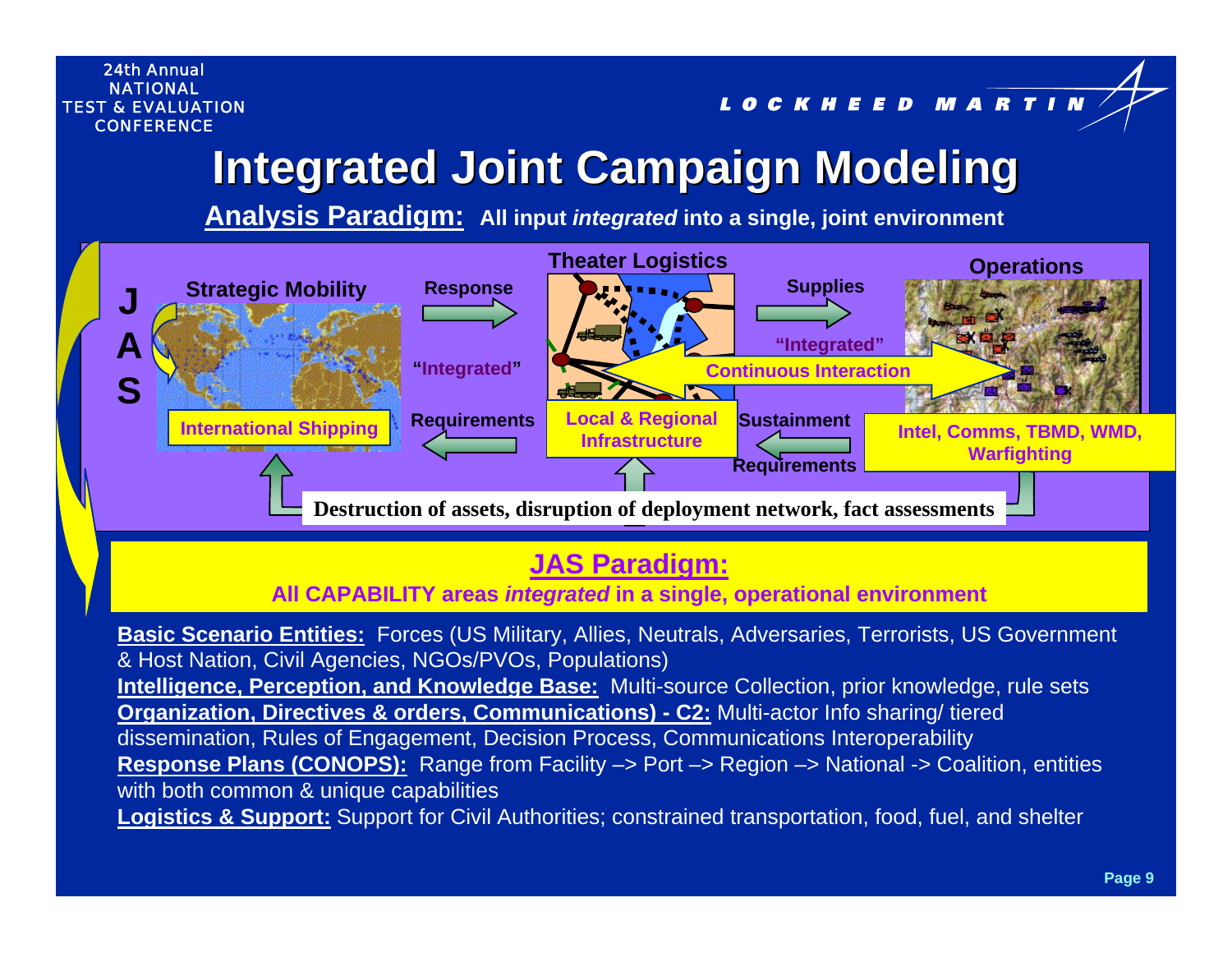LOCKHEED MARTIN

### **Agent-Based Operations**

•BSE -- a friendly unit, enemy unit, or major system operating in the battle space. Examples:

- -Operational Headquarters - Land: Units, Neighborhoods Land:
	-
- Support Headquarters Air: Flights, military & civil
	- Airbases and seaports Maritime: Ships, small craft
- -Infrastructure: Power,  $H_2O$  - Space: Sensors & Comms
- -- Civilians

-



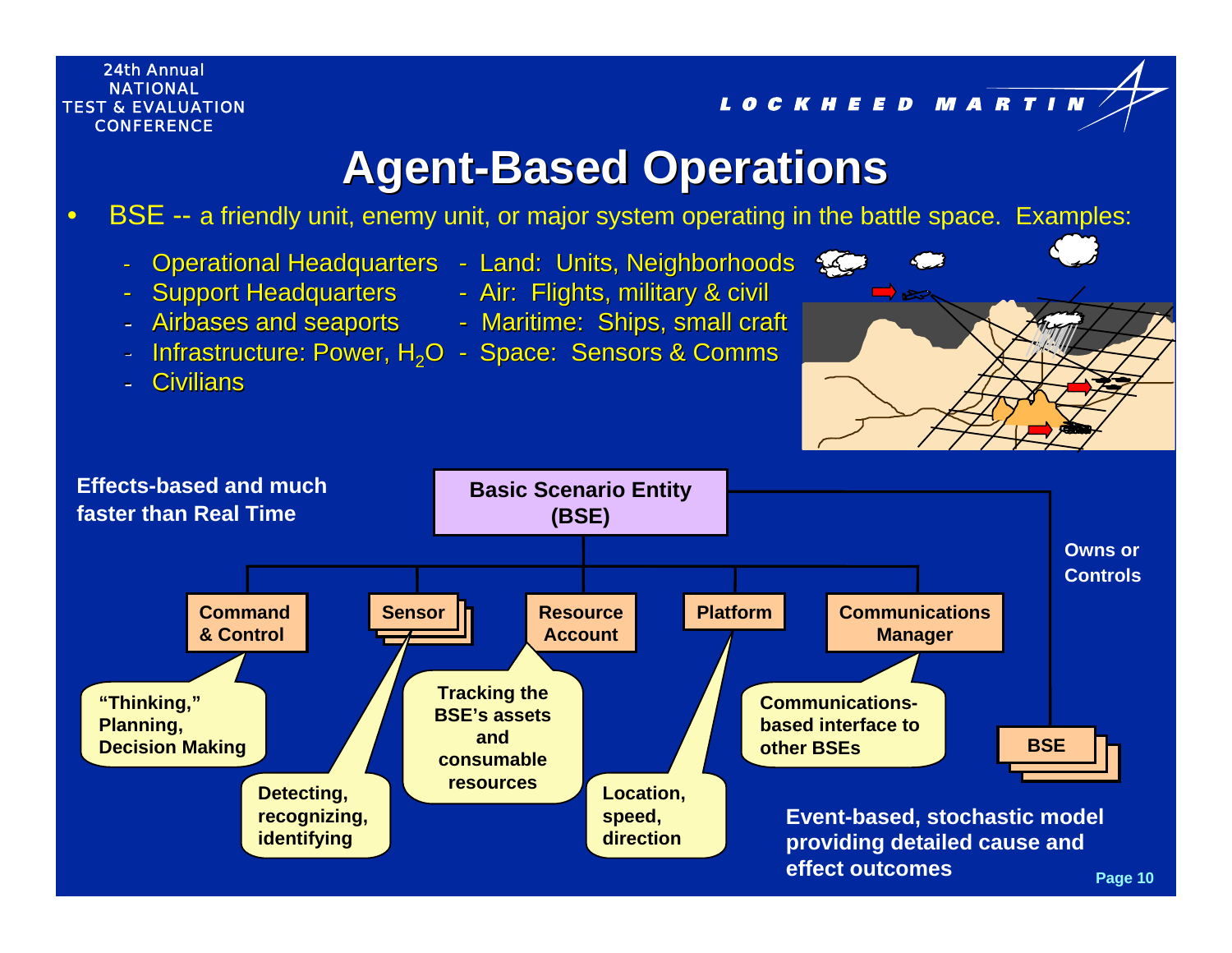LOCKHEED MARTIN

## **JAS C4ISR is Unique JAS C4ISR is Unique**



• **Every Sensor input, including Human Intelligence is recorded** • **Ground Truth is simultaneously recorded for comparison**

• **Over 70 types of operational messages currently employed (could be increased)**

• **Uses explicit networks with capacities and delays**

• **Simulates information fusion**• **Common Operational Picture maintained**• **Sources of all information recorded**

**Explicit**<br> **Explicit**<br> **Perception Perception Actions**

> • **Decisions & Actions are traceable to their underlying information**

• **Every BSE has a basic Command & Control capability appropriate to the BSEs purpose, e.g. explicit headquarters units, artillery unit, supply and transportation unit, etc.) giving a set of allowable decisions. \***

• **A BSE's C2 capabilities are further enhanced by plug-ins which give specific new functionality to either a single BSE or a class of BSEs, e.g. a Supply Planner**

• **Knowledge Bases are assigned to individual BSEs or classes of BSEs to allow them to employ user-selected facts, rules, and actions.**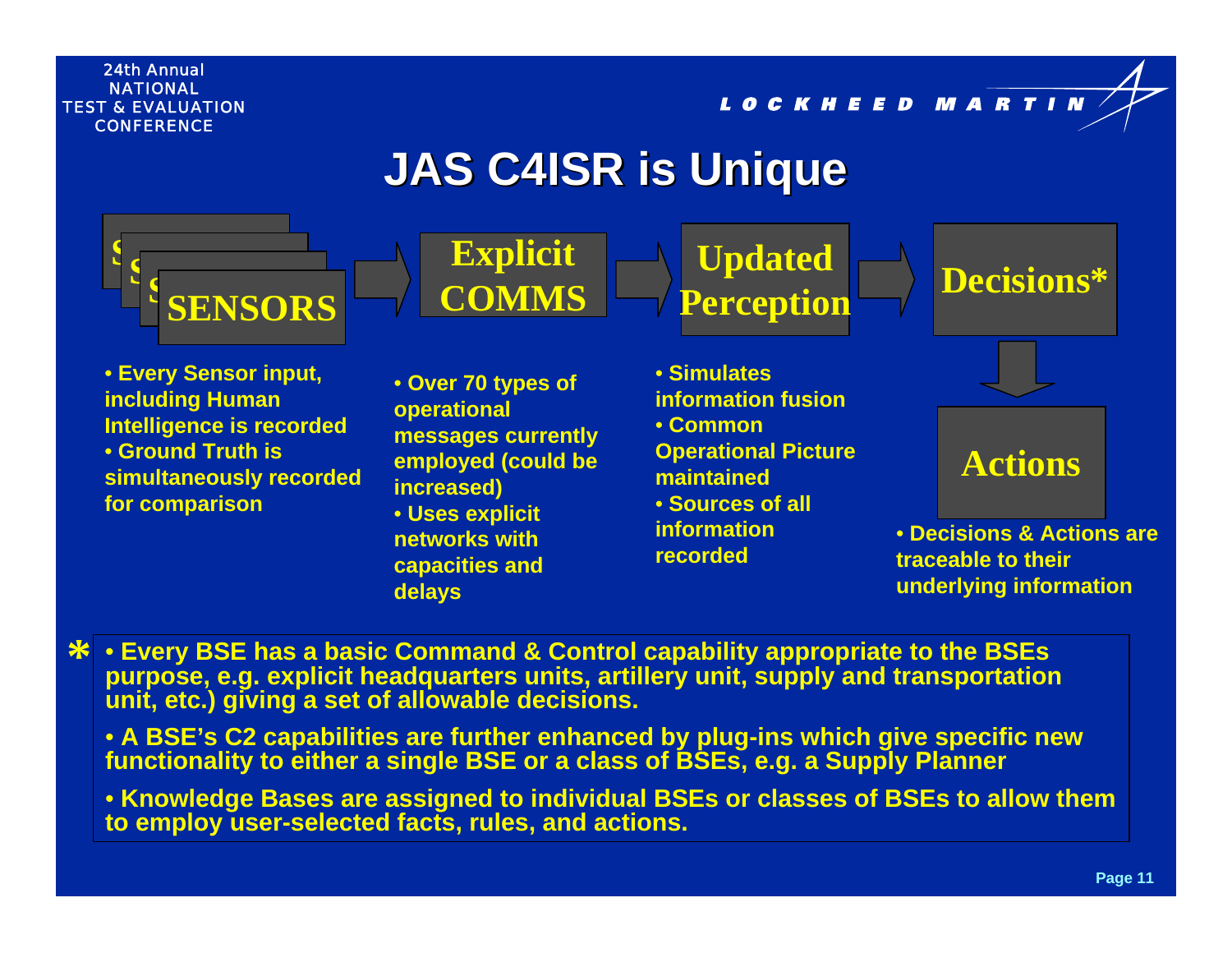LOCKHEED MARTIN

### **Joint Data Inputs Joint Data Inputs**



### **Behaviors/Soft Factors**

- *Training Level*
- *Country Of Origin/Side Changing*
- *Morale/Cohesion/Level of Commitment*
- *Degradation of Unit*

- **HLA Certified/DIS capable**
	- **JSAF Demonstrated**
	- **Air Defense Demonstrated**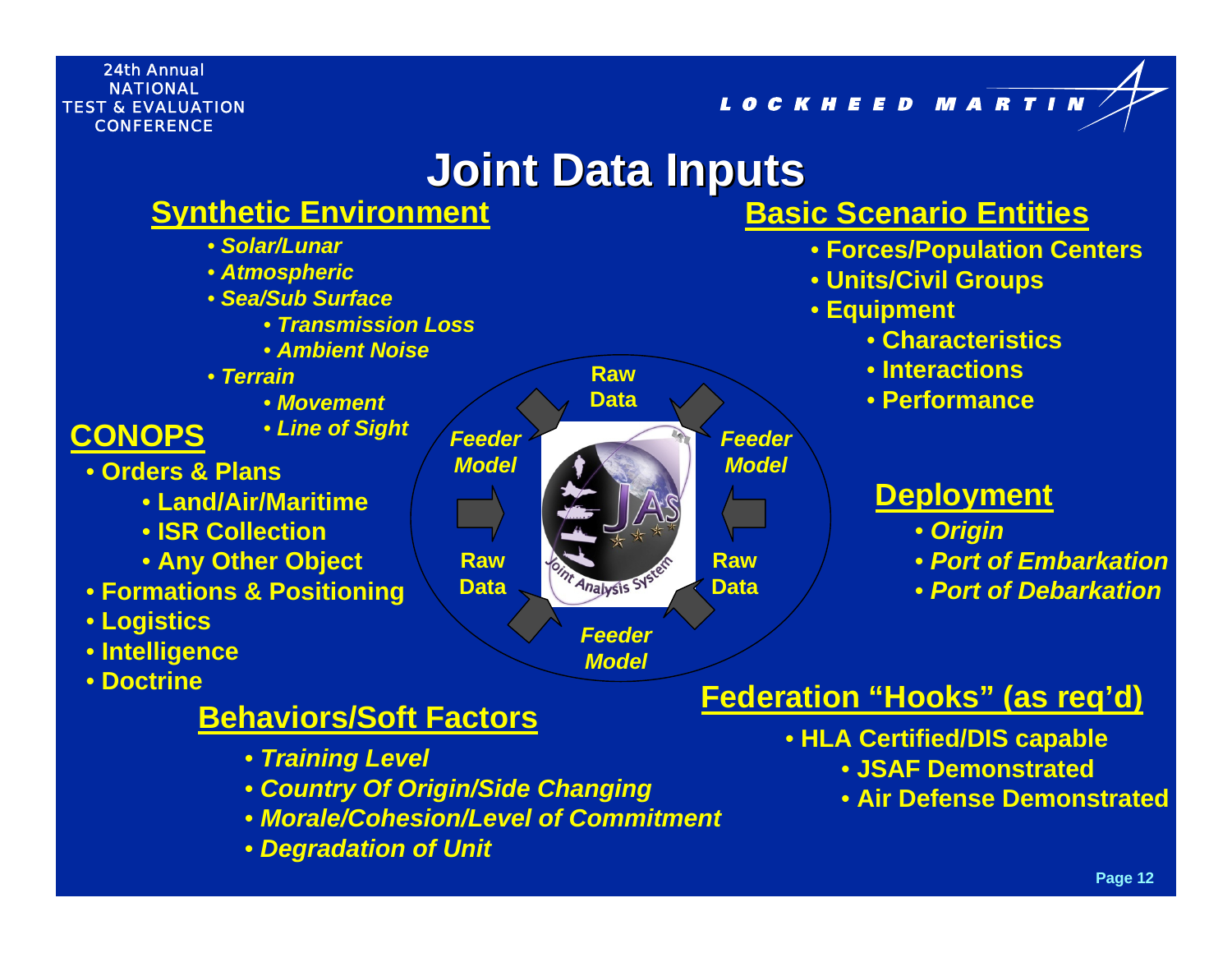#### LOCKHEED MARTIN





- •Large Analytical Baseline Scenarios builds are data intensive and require ~ 9 persons 6 months to build whether in a set of legacy models or in JAS
- •However, excursions are quick using existing JAS scenarios
- •Reusing an existing scenario to conduct studies and evaluate plans requires much less effort
- •The concept is to maintain the major scenarios in a status where they can be provided in executable format to any interested (and approved) user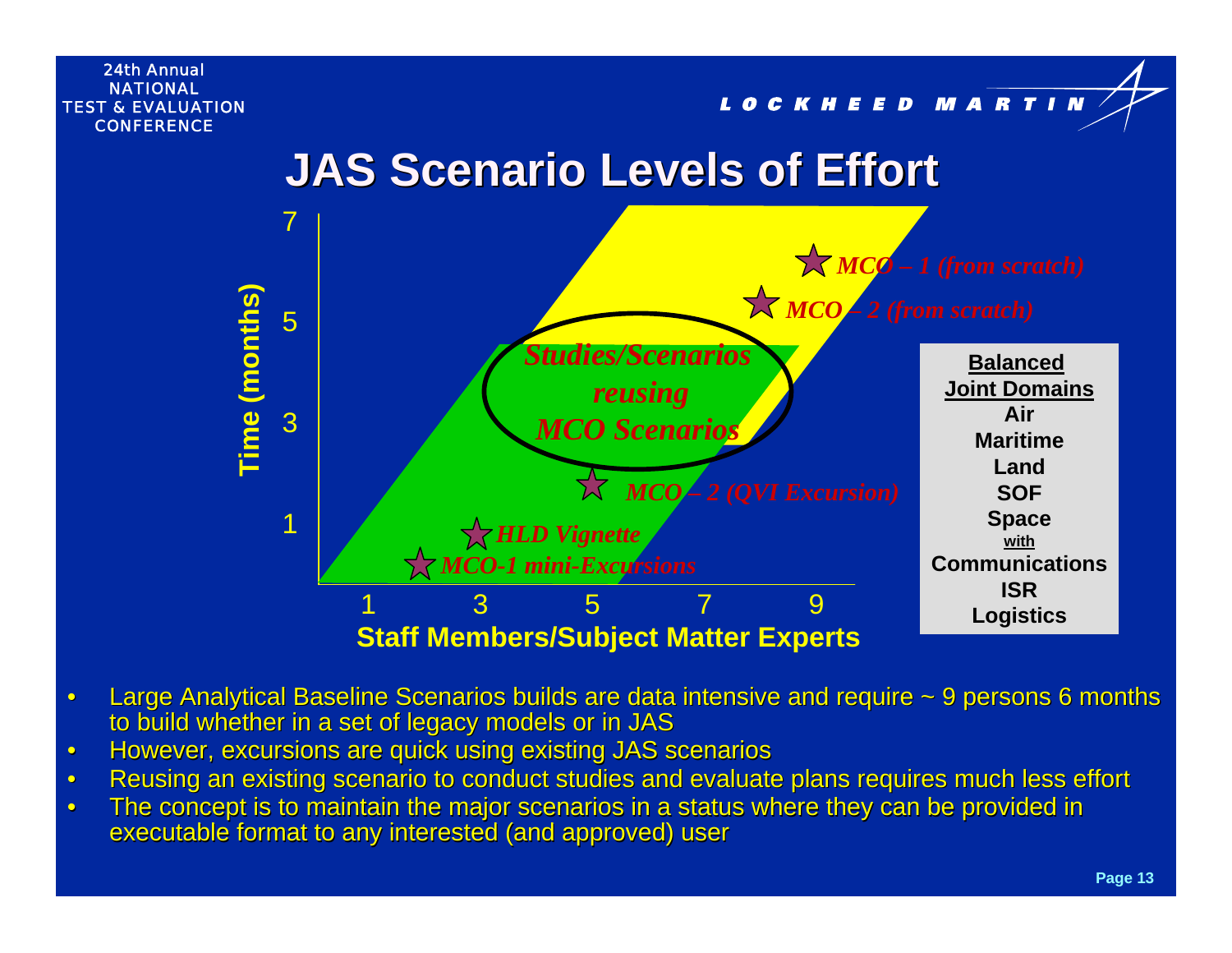LOCKHEED MART

### **Why Test in a Complex Environment Why Test in a Complex Environment**

- **T&E Community can quickly perform rigorous constructive simulations with known data sets**
	- **Enables an "Apples to Apples" comparison**
	- **JAS covers a wide range of realistic, cross-functional scenarios**
- **Provides the ability to Test, Remodel, and Retest Prior to first LRIP in a credible analytic scenario**
	- **Cuts production** *and* **pre-production costs**
	- **Allows the T&E Community to identify flaws early**
		- » Recommend vital changes to design, and rerun the simulation
- **Offers opportunity to apply early test results to the original National Planning Scenarios**
	- **Assess operational implications of shortfalls or expanded capabilities**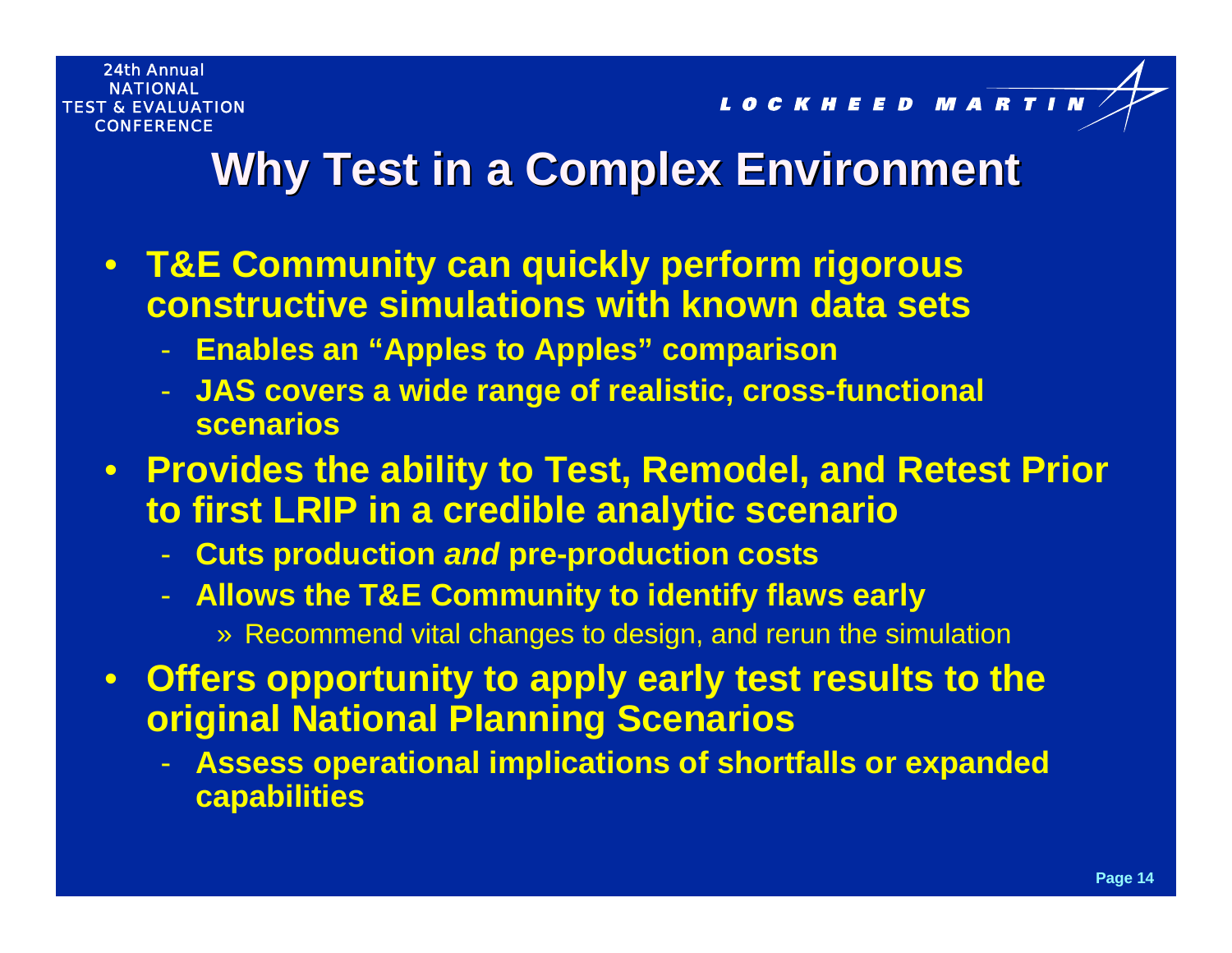LOCKHEED MARTIN

### **Cost of Change Cost of Change**



 **Cost of change rises exponentially with time**

 **JAS provides ability to efficiently model the system under test during Analysis & Design phase**

- **Lowers the cost of change**
- **Increases the likelihood of successful acceptance test**

 **Enables engineering community to create best of breed solutions**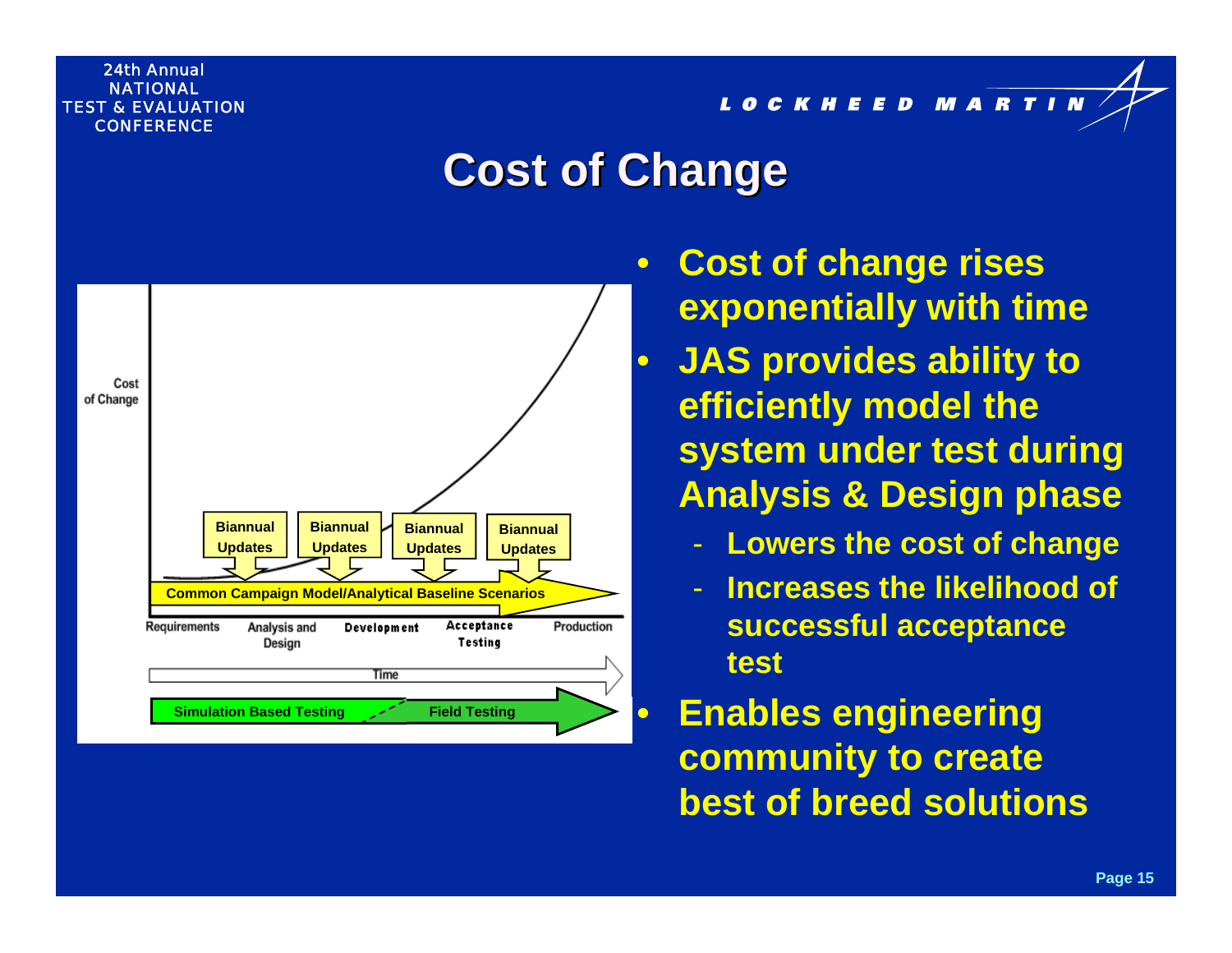# **Regional Geography Used in the Trident Warrior Wargames** • **Multiple sides,**



LOCKHEED MARTIN

• **Countries and nonstate BSEs can change sides,**

• **Considerable coordination and communication of military and civilian law enforcement**

**Illustrative Findings** • **Initial level of Alert critical to outcome**• **Most plans do not address an adaptive opponent**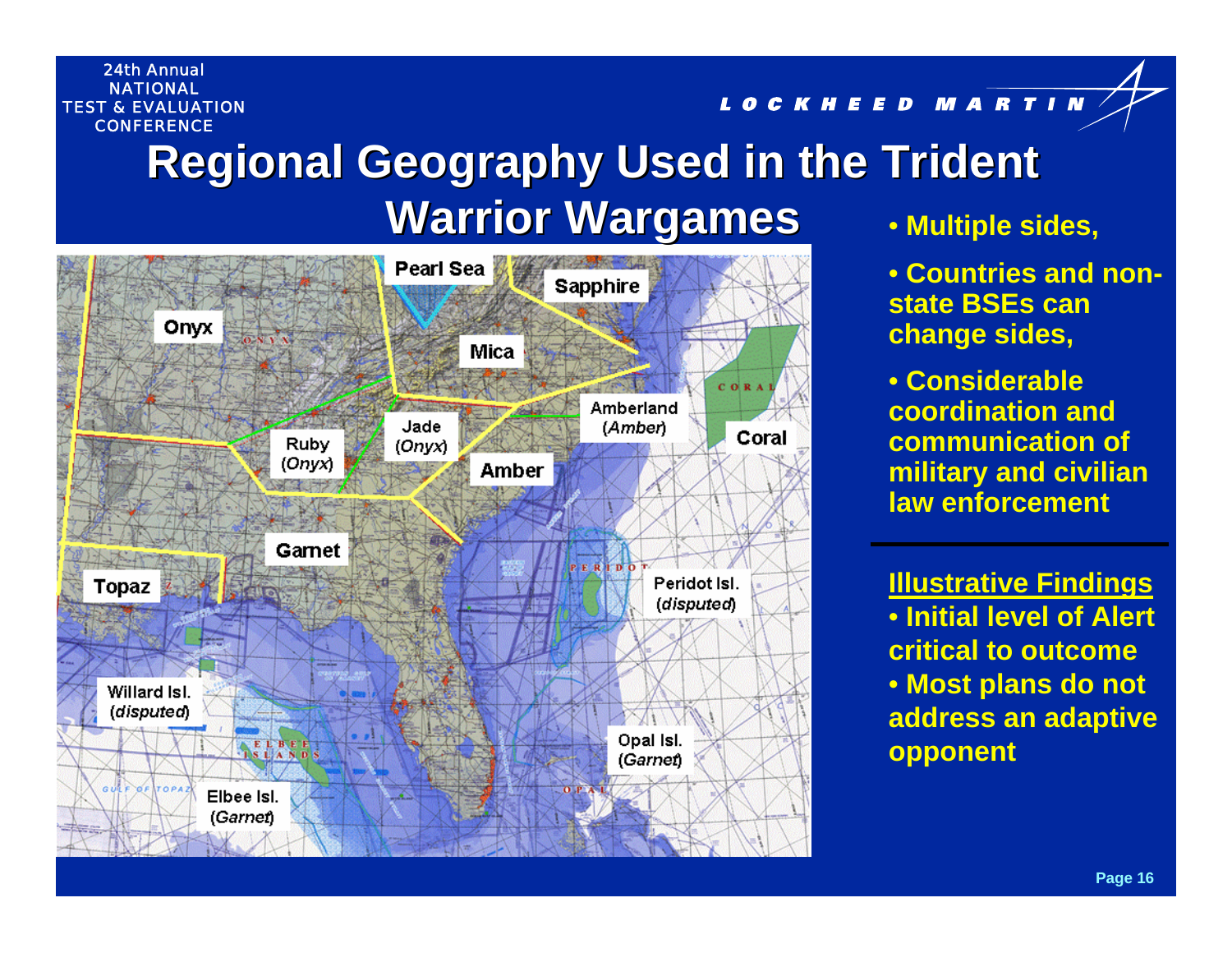LOCKHEED MARTIN

### **Humanitarian Support Scenario Humanitarian Support Scenario**

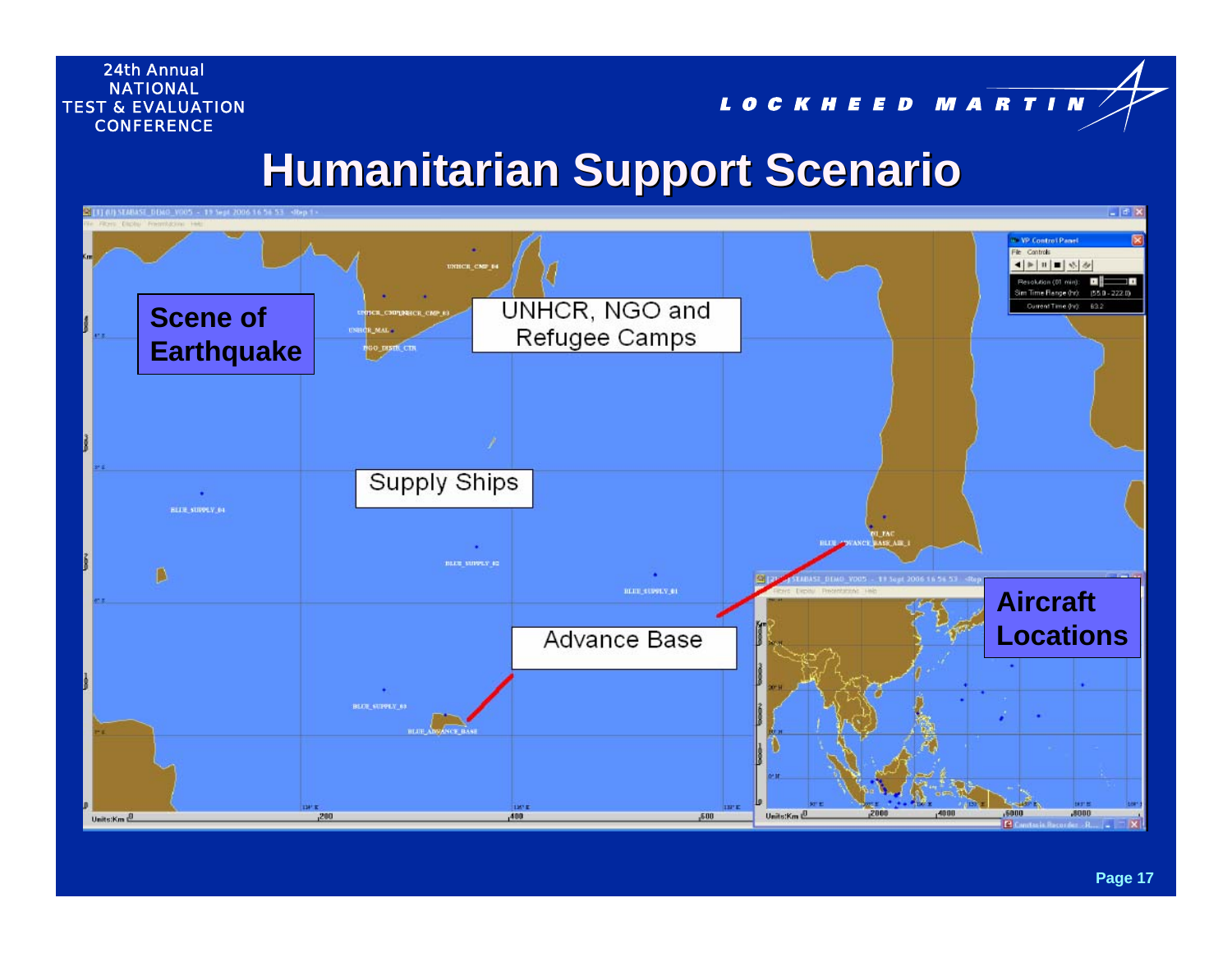#### LOCKHEED MARTIN

# **JAS Can Federate with Mission JAS Can Federate with Mission-Level Models**



### **JSAF**

- **Mission, in a Campaign context**
- **Views of Individual Platforms**
- **Measures of Performance**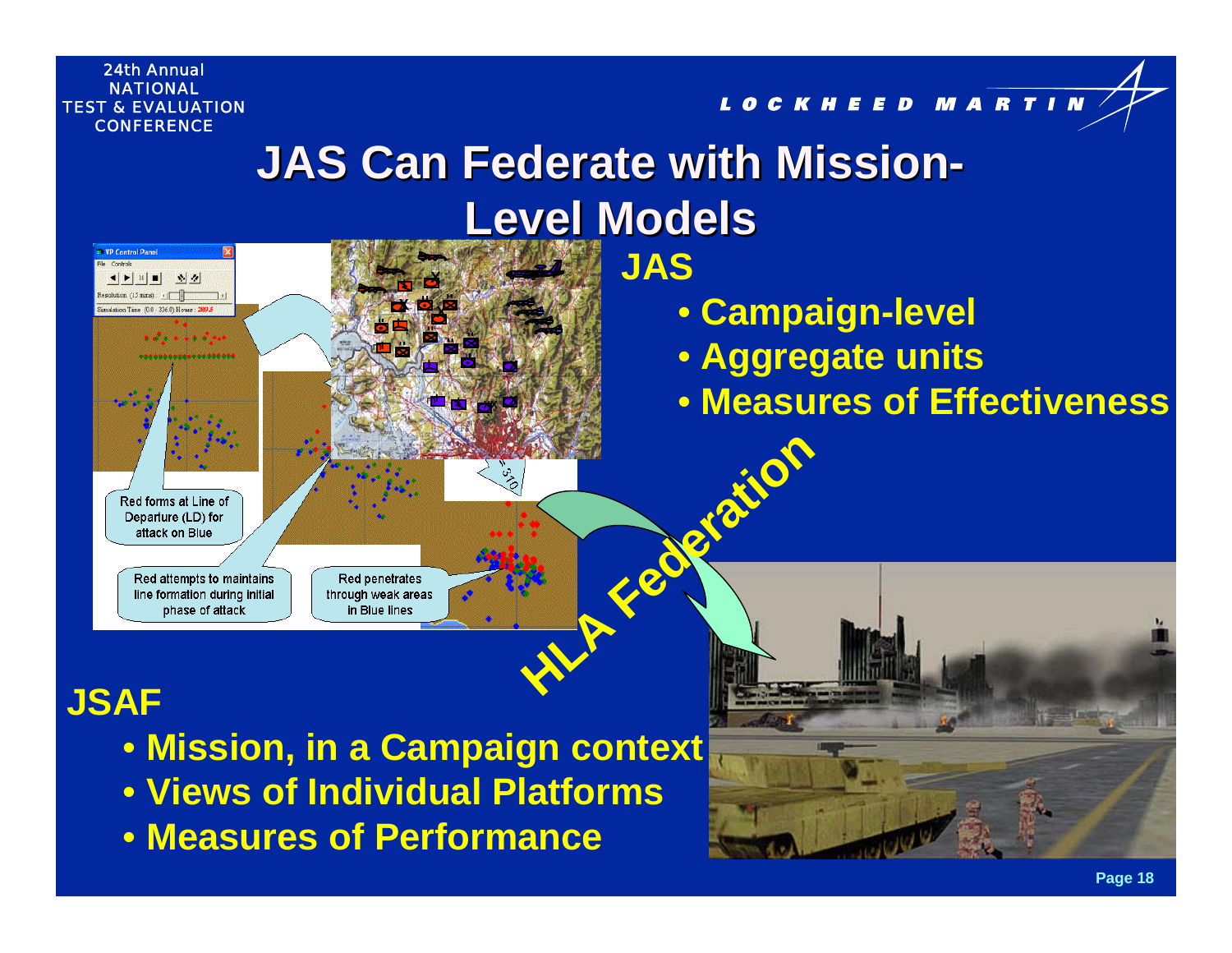LOCKHEED MARTIN

### **JAS as a Test Context Generator JAS as a Test Context Generator**

• **Covers the full breadth of the Theater and its external support elements** • **Uses executable scenarios from the Analytical Baseline for credibility**



**Federating with various models involves some effort, but once completed, other users can employ the same interface**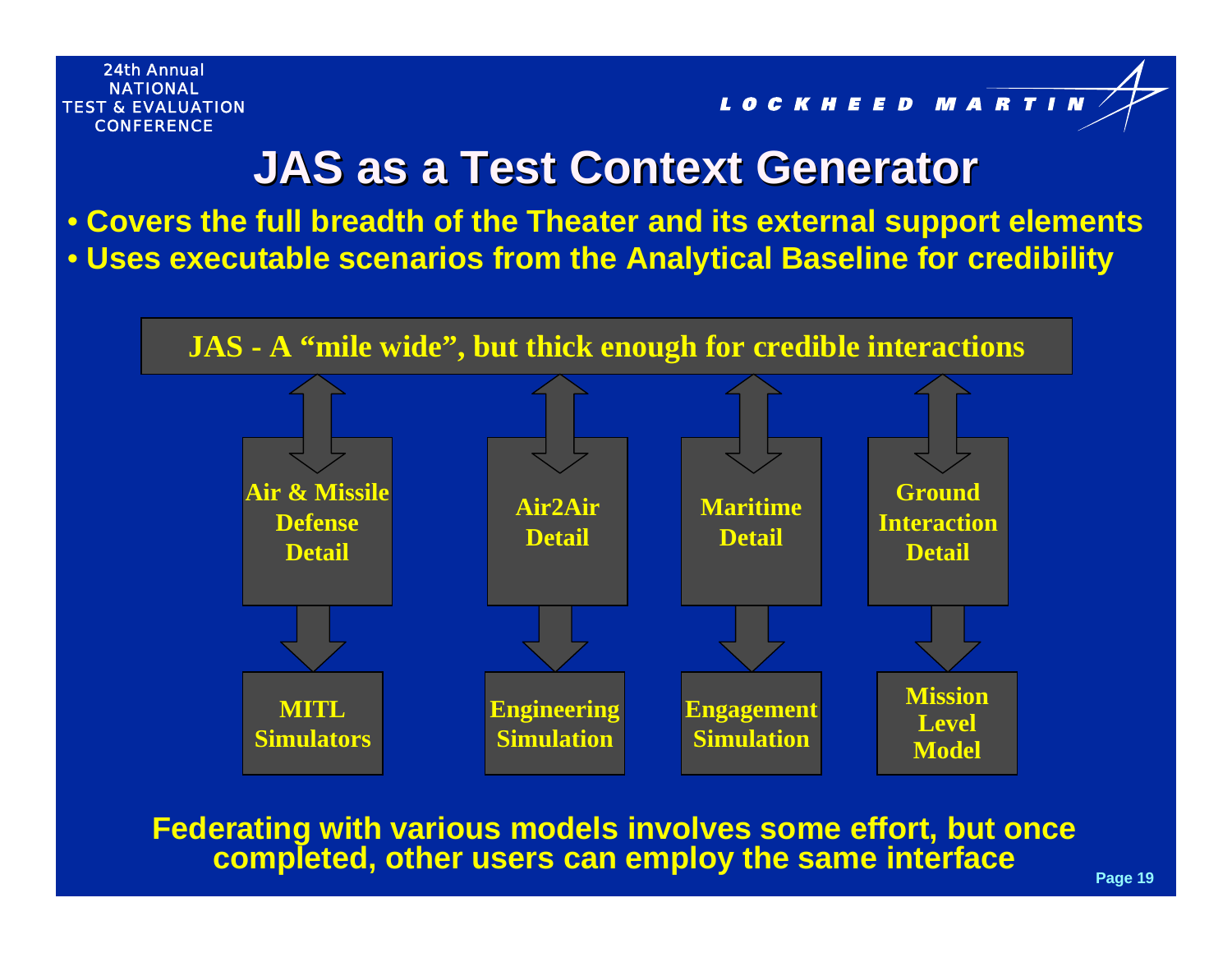

### **Summary Summary**

- The T&E Community has the opportunity to participate in using a  $\,$ common analytical simulation framework and scenario context to<br>potentially unify the basis of requirements generation,<br>acquisition, and testing. This automatically links early test<br>simulation effort to the Defense Planning
- $\bullet$  **JAS is executable GFE software and comes populated with data JAS is executable GFE software and comes populated with data and scenarios (currently 10 available) and scenarios (currently 10 available)**
	- While scenario development from scratch is hard, excursions from existing<br>scenarios are relatively easy to run. A mix of both Analytical Baseline (MCO-1<br>and MCO-2) and Title 10 scenarios are available for immediate executi instant credibility with minimum effort. Focus can be on the proposed tests<br>and evaluation, not on building scenarios.
	- Cost of ownership is low. Replications generally run on PCs in the Windows,<br>Unix, or Linux operating system. The larger, more complex scenarios require<br>considerable data storage and servers to capture all the output.
	- HLA federation capability allows straight-forward access to more detailed **HLA federation capability allows straight HLA federation capability allows straight-forward access to more detailed forward access to more detailed models and human**models and human-in-the-loop simulators that can represent proposed<br>systems to be tested in high detail in a full theater context.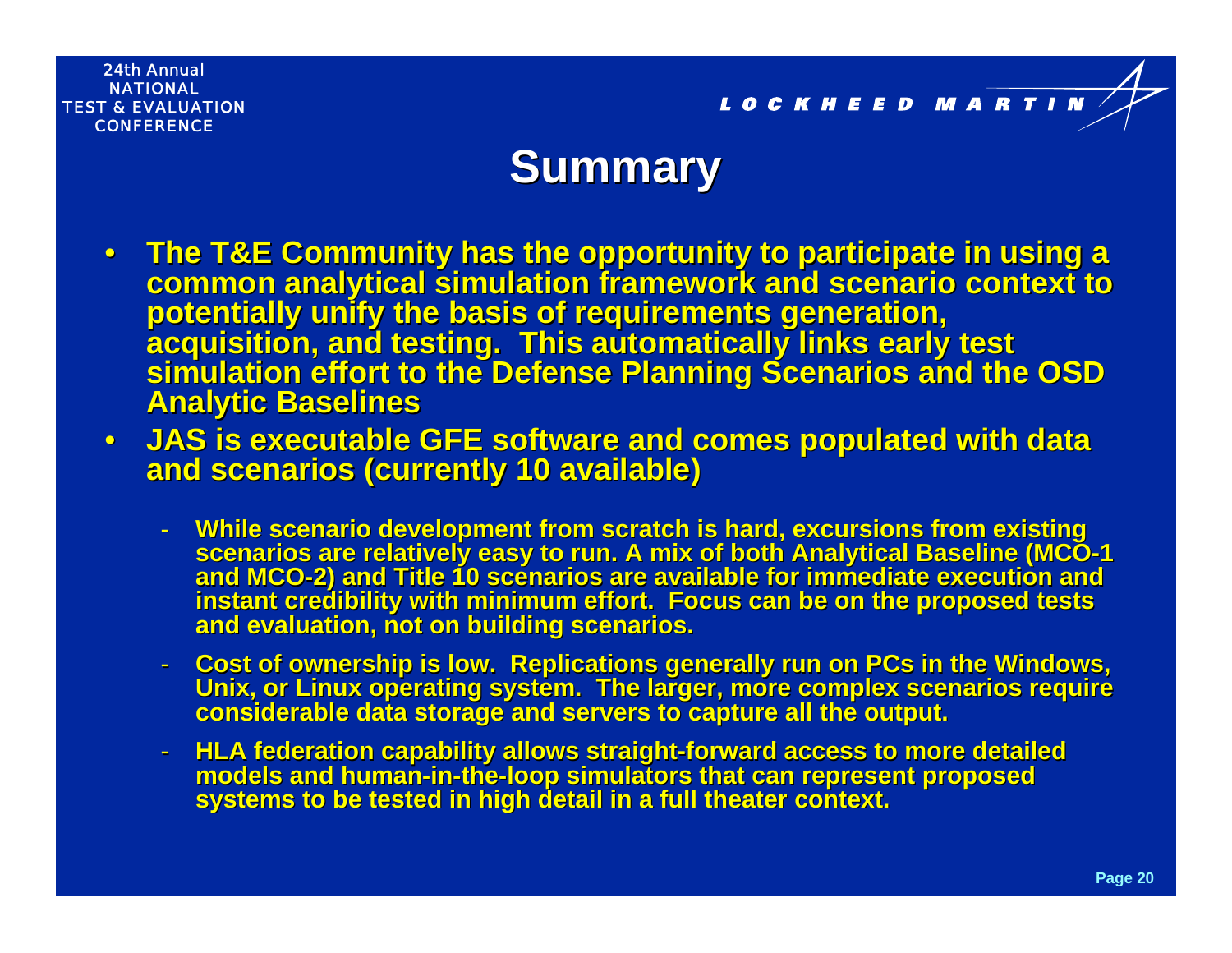

# **BACK-UP**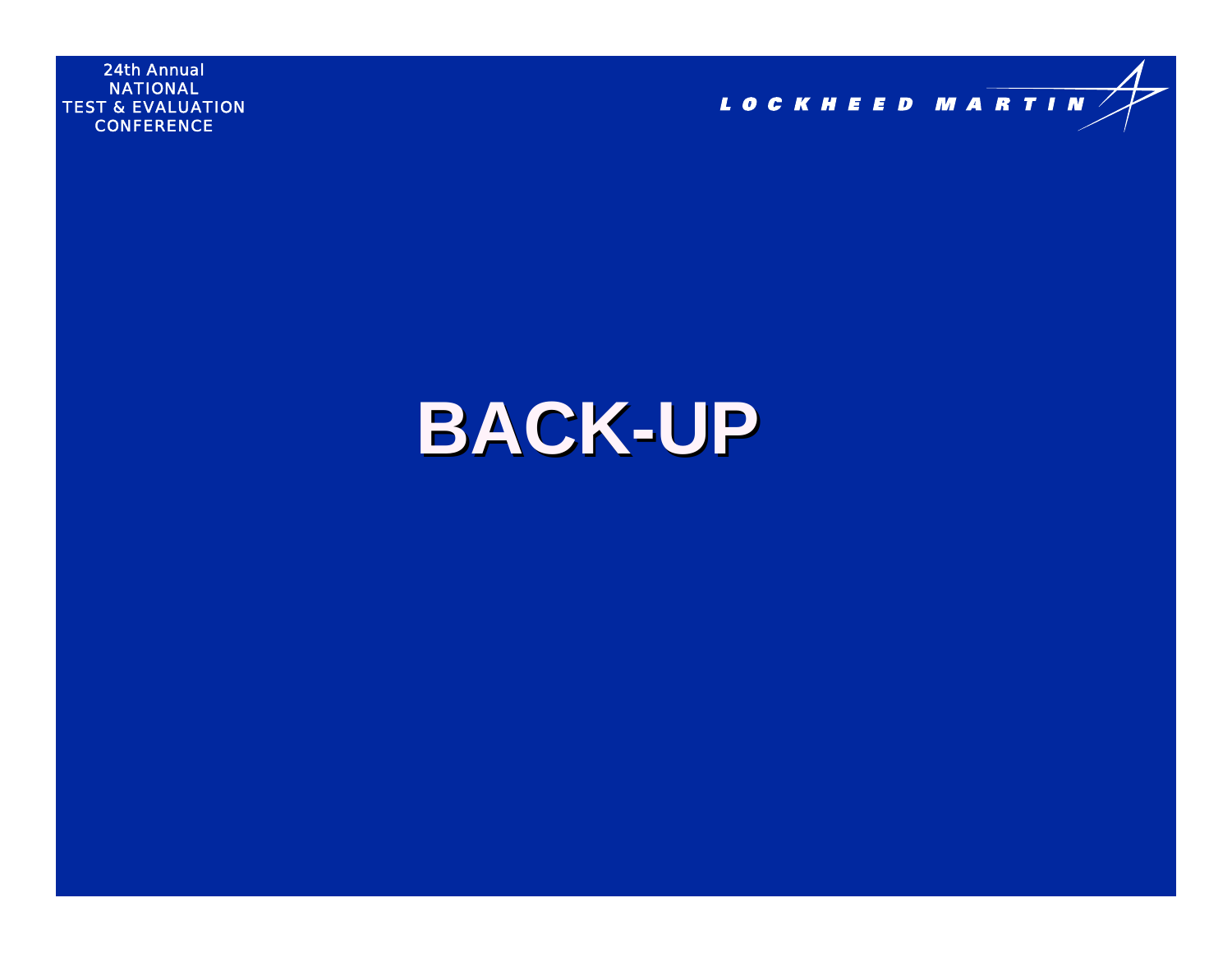# **What are the Products What are the Productsof an Analytical Baseline? of an Analytical Baseline?**

- •**Scenario description Scenario description**
- •**Concept of Operations (CONOPS)**
- •**Joint, Service, and Threat Data Joint, Service, and Threat Data**
- •**Initial assumptions, methodology, analytical results, insights, and challenges challenges**
- •**Documentation, usually in paper or electronic format**
- $\bullet$ • With the addition of JAS to the family of analytical models, an **analysis can also produce an executable and maintainable simulation of the specific Scenario, Plan, or Exercise of interest. This can form the basis for further studies or excursions using the same validated scenario. the same validated scenario.**
	- **Over a dozen major scenarios are either completed as the basis for analytical baselines or are in development. analytical baselines or are in development.**
	- **Three of these MCO Three of these MCO's have been translated into JAS. s have been translated into JAS.**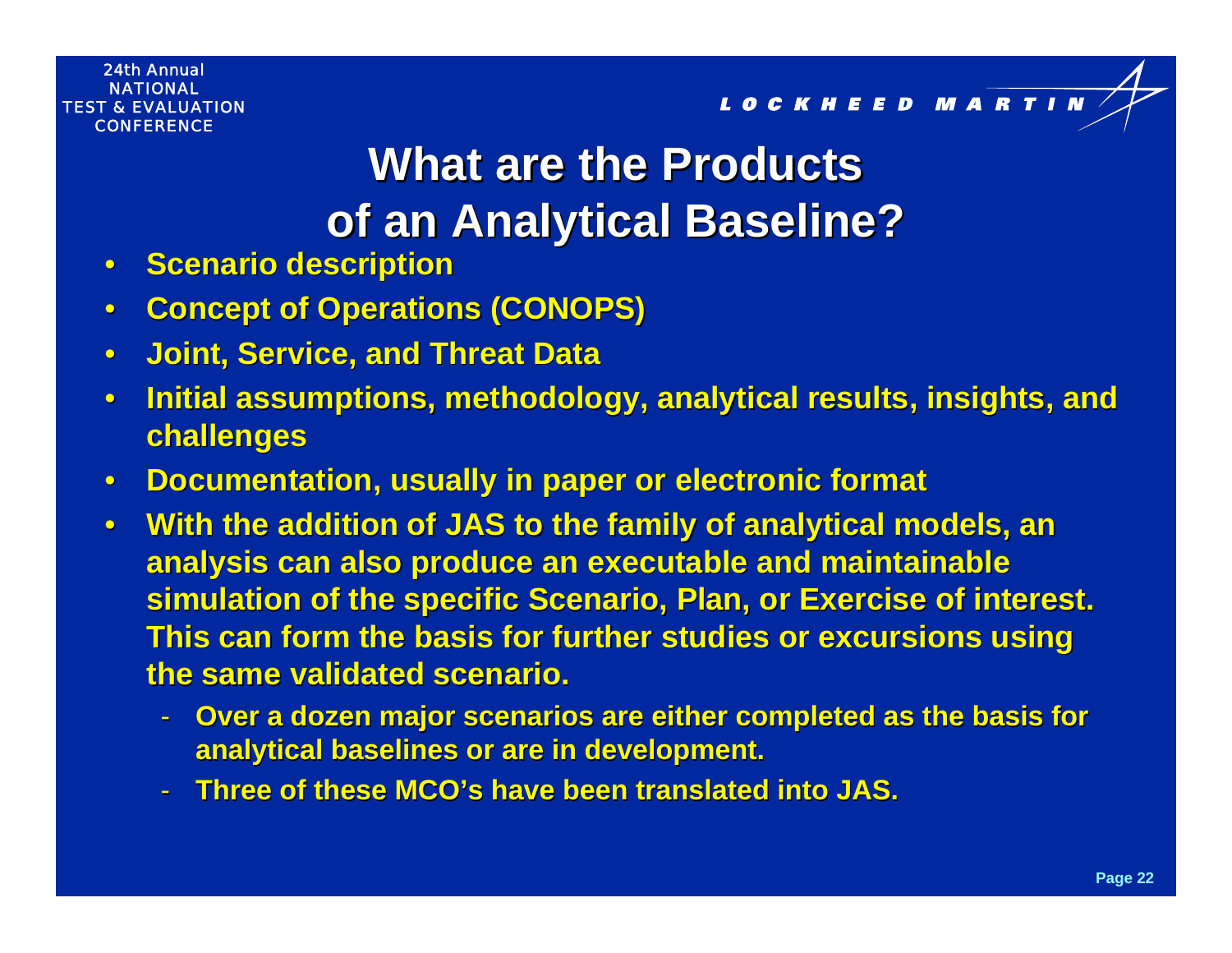LOCKHEED MARTIN

### **Analytic Agenda Future Analytic Agenda Future**

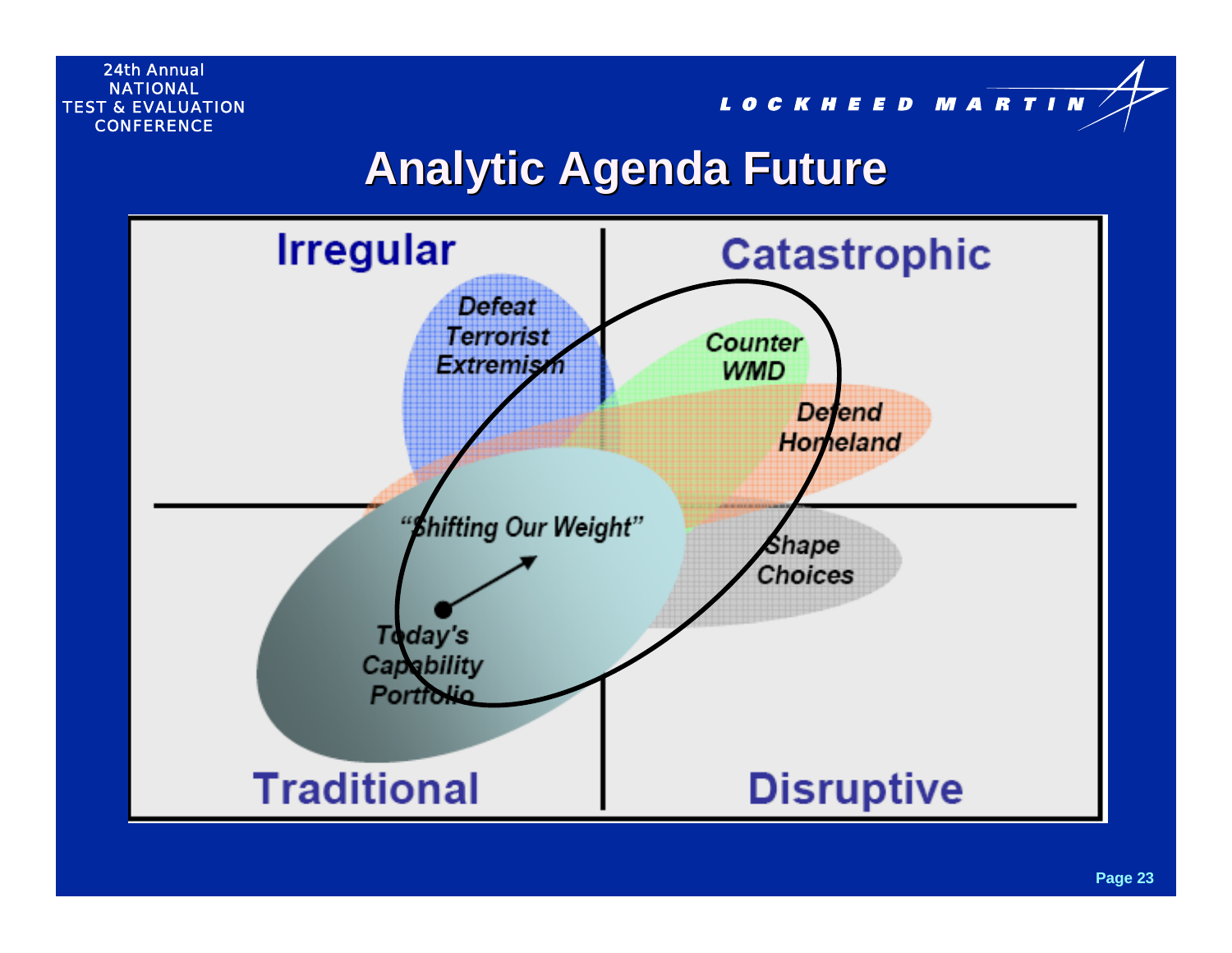### LOCKHEED MARTIN **DoD M&S Framework and JAS**

• Organized by Communities

• DoD M&S coordination structured to support the Communities